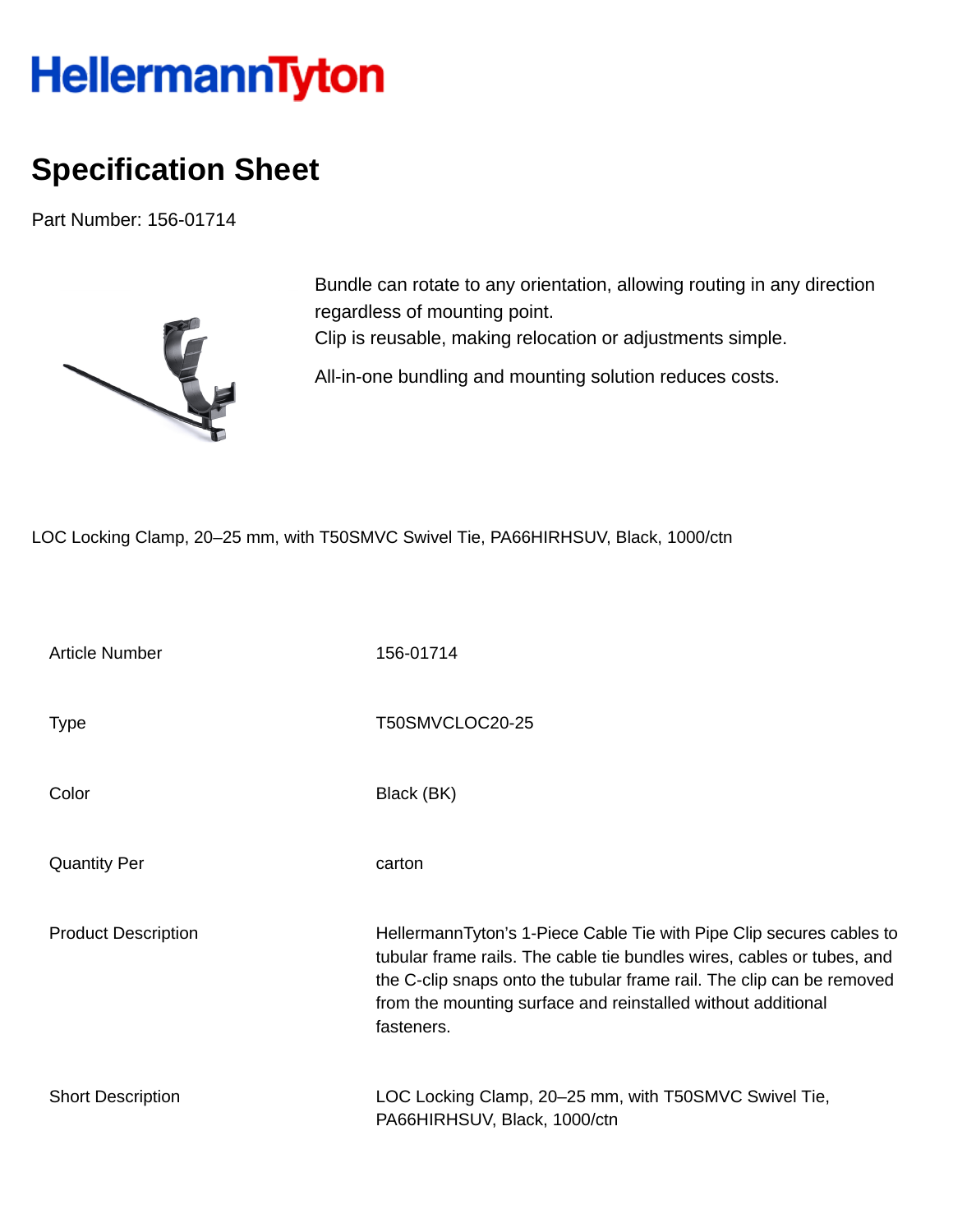| Minimum Tensile Strength (Imperial)   | 50.0        |
|---------------------------------------|-------------|
| Minimum Tensile Strength (Metric)     | 225.0       |
| Length L (Imperial)                   | 8.3         |
| Length L (Metric)                     | 210.0       |
| <b>Fixation Method</b>                | Omega Clips |
| <b>Identification Plate Position</b>  | none        |
| Width W (Imperial)                    | 0.47        |
| Width W (Metric)                      | 12.0        |
| <b>Bundle Diameter Min (Imperial)</b> | 0.79        |
| <b>Bundle Diameter Min (Metric)</b>   | 20.0        |
| <b>Bundle Diameter Max (Imperial)</b> | 0.98        |
| <b>Bundle Diameter Max (Metric)</b>   | 25.0        |
| Height H (Imperial)                   | 1.53        |
| Height H (Metric)                     | 38.9        |
| Depth D (Imperial)                    | 0.47        |